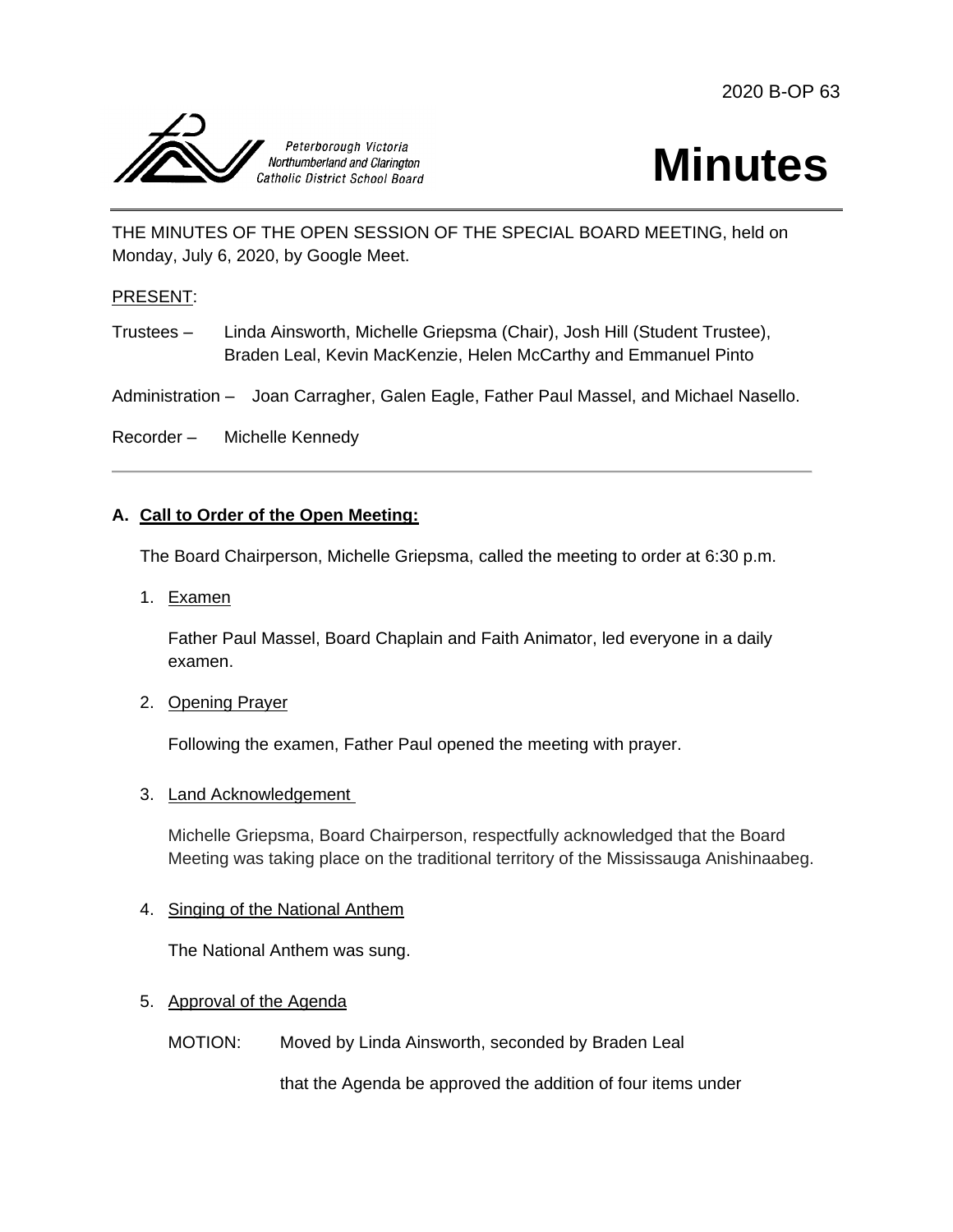#### section K, Information Items.

Carried.

#### 6. Declarations of Conflicts of Interest

There were no declarations of conflicts of interest.

# **B. Reports from the Office of the Director and Student Trustees:**

# **C. Presentations:**

# **D. Programs and Services:**

# **E. Business, Finance and Governance:**

1. Revised School Year Calendar for 2020-2021.

Superintendent of Human Resources, Joan Carragher presented a report on the proposed revisions to the 2020-2021 School Year Calendar which was approved by the trustees at the Regular Board Meeting in January 2020 but did not receive final approval from the Ministry. The changes are resulting from a communication received from the Ministry of Education on June 30 asking that school boards have three professional activity days prior to the beginning of the school year. To accommodate this request and following consultation with the Kawartha Pine Ridge District School Board and the Trillium Lakelands District School Board, three changes were made to the calendars: an additional PA day was added prior to Labour Day, a PA day was removed from the calendar in April 2021 and a board designated holiday was added immediately prior to the March break.

MOTION: Moved by Linda Ainsworth, seconded by Emmanuel Pinto

that the proposed revised Elementary and Secondary 2020-2021 School Year Calendars be approved and submitted to the Ministry of Education for approval, as required.

Carried.

# **F. Human Resources:**

**G. Policy Development:**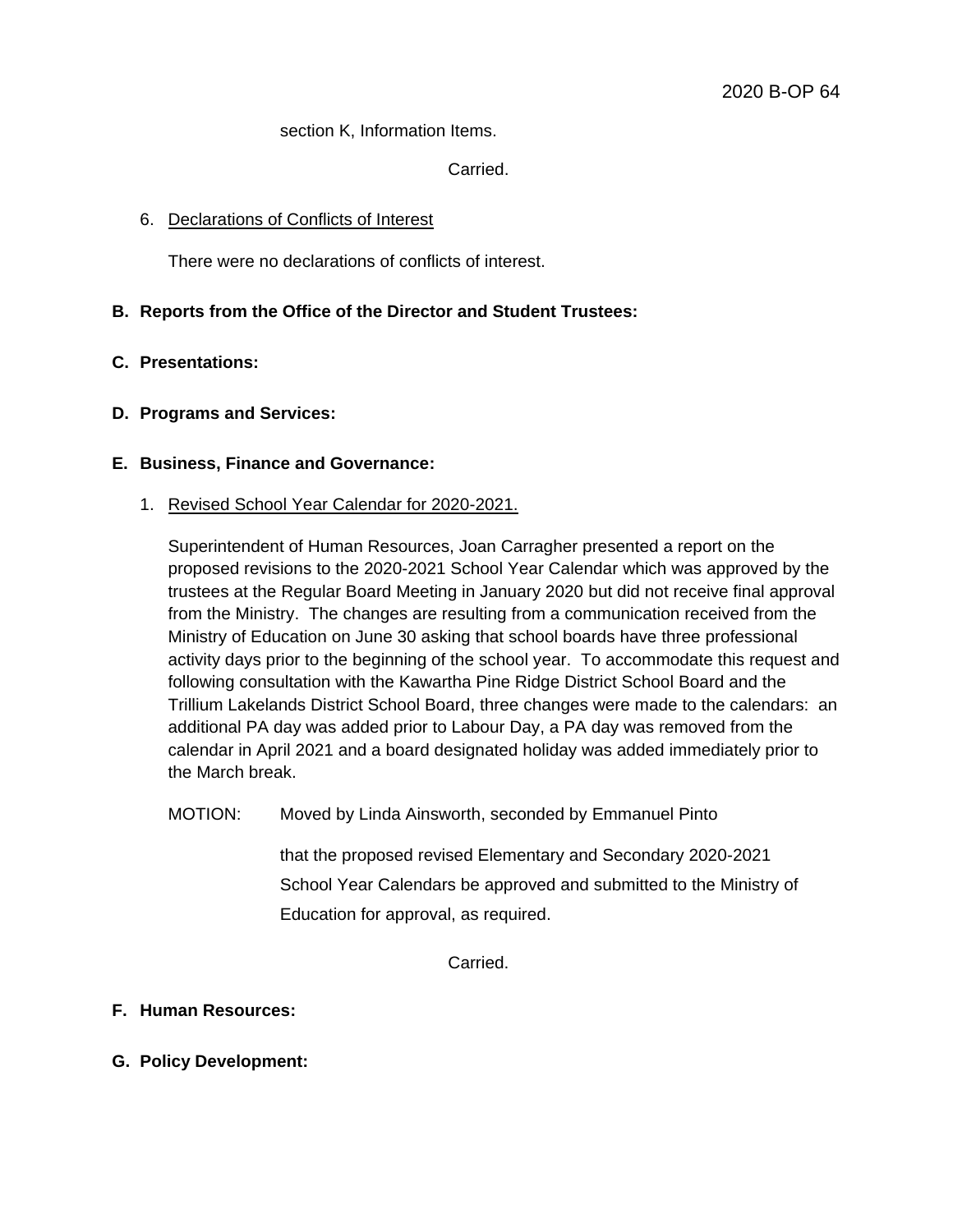# **H. Old Business:**

**I. New Business:** 

# **J. Bring Forward:**

#### **K. Information Items:**

#### 1. Meeting about Budget

The Director of Education, Michael Nasello reported that the Senior Administration team is nearing completion of the proposed 2020-2021 budget and as such it will be ready for presentation to the trustees for consideration of approval at the July 21 Special Board Meeting. Summary pages will be provided to trustees in advance to allow as much time as possible time as possible for review prior to the meeting.

# 2. Thought Exchange

The Director of Education, Michael Nasello shared information about the use of the Thought Exchange software with the survey that was sent out to parents on July 2<sup>nd</sup>. Since the opening of the survey there have been over four thousand participants who have engaged in over one hundred and forty thousand exchanges of thoughts and ideas. The purpose of the survey is to determine issues of priority and importance to parents in our system. These top concerns will help to shape the reopening plan for schools that is required to be complete by August 4. The survey closes on Monday, July 13 at 4 pm.

#### 3. Concern about Gatherings

The Director of Education, Michael Nasello informed the trustees about responses received to the communication that was sent to all PVNC families regarding the nonobservance of social distancing at gatherings at the end of June. It was noted that one of the responses could result in a follow up in the media.

#### 4. Applied and Academic Streaming and Suspension of Students

The Director of Education, Michael Nasello clarified with the trustees that no communication or directives have been received from the Ministry of Education regarding for the changes that were reported in the media on July 6. Education Minister Stephen Lecce announced that the government would be taking steps to remove the practice of streaming students into academic or applied courses for students in Grade 9. In addition, he announced that there is a plan to cease suspension of students in Junior Kindergarten to Grade 3.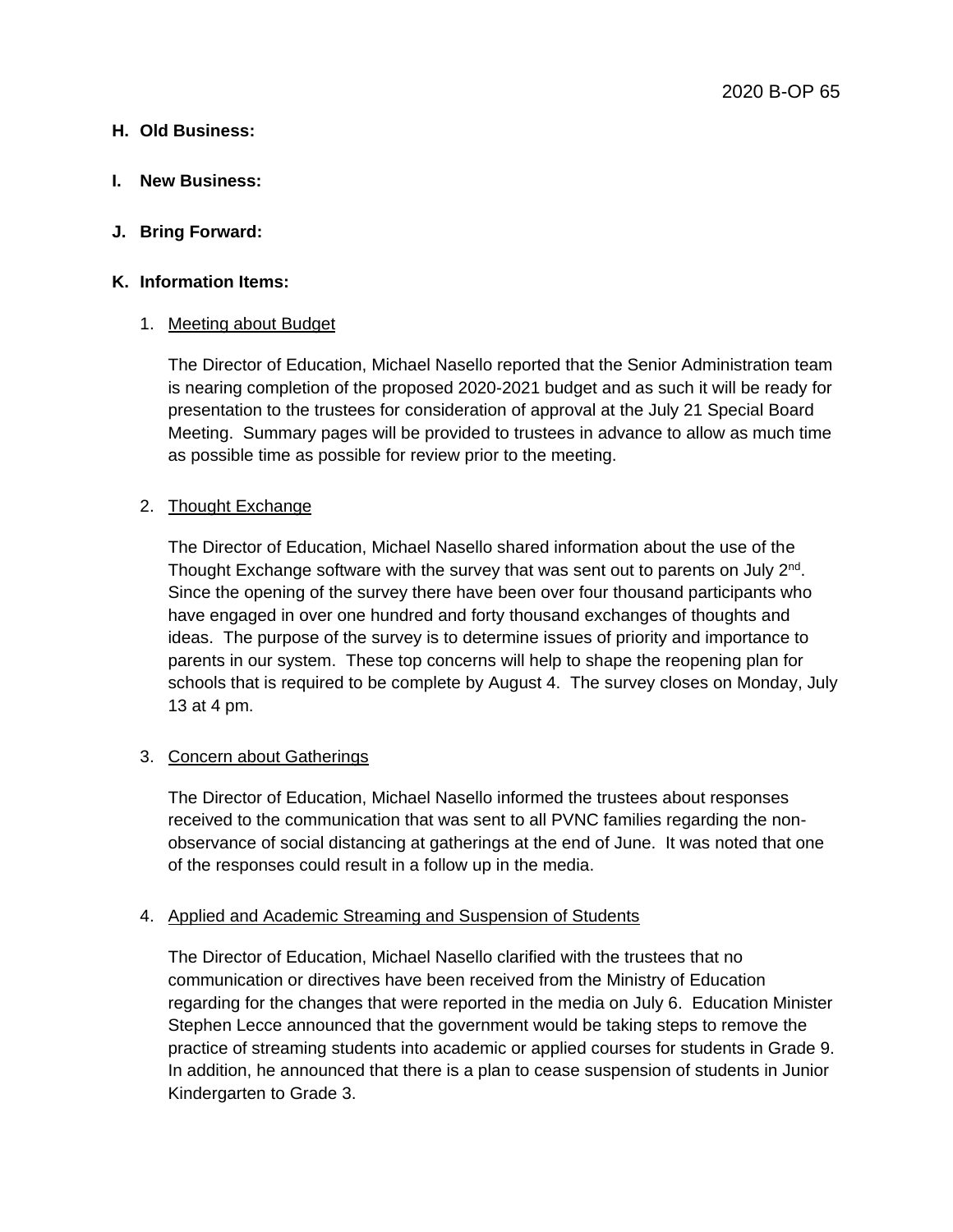# **L. Future Meetings and Events:**

#### 1. Board Meetings

- a. Special Board Meeting Open Session, July 21, 2020, 6:30 p.m. (In-camera Session, 6:00 p.m.)
- b. Special Board Meeting Open Session, August 25, 2020, 6:30 p.m. (In-camera Session, 6:00 p.m.)
- c. Board Meeting Open Session, September 22, 2020, 6:30 p.m. (In-camera Session, 6:00 p.m.)
- 2. Board Standing Committee Meetings: (Listed in chronological order.)
	- a. Chairperson's Committee, September 14, 2020, 4:30 p.m.
	- b. Committee-of-the-Whole, September 14, 2020, 6:30 p.m.
	- c. Policy Development Committee, September 29, 2020, 6:30 p.m.
- 3. Other Committee Meetings: (Listed in chronological order.):
	- a. First Nation Métis and Inuit Advisory Committee, September 15, 2020, 6:30 p.m.
	- b. Special Education Advisory Committee, September 17, 2020, 6:30 p.m.
	- c. Student Council Liaison Committee, September 22, 2020, 4:15 p.m.
	- d. Catholic Parent Engagement Committee Meeting, September 28, 2020, 6:30 p.m.
	- e. STSCO Governance Committee Meeting, October 7, 2020, 3:00 p.m.
	- f. Audit Committee Meeting, TBA
	- g. Faith and Equity Advisory Committee Meeting, TBA
	- h. French as a Second Language Advisory Committee, TBA
	- i. Supervised Alternative Learning Meeting, TBA.
- 4. Board Events:
	- a. Secondary School Graduation Ceremonies for Class of 2020, Thursday, October 8, 2020.

# **M. Conclusion:**

The Board Chairperson, Michelle Griepsma called on Father Paul Massel who concluded the meeting with prayer.